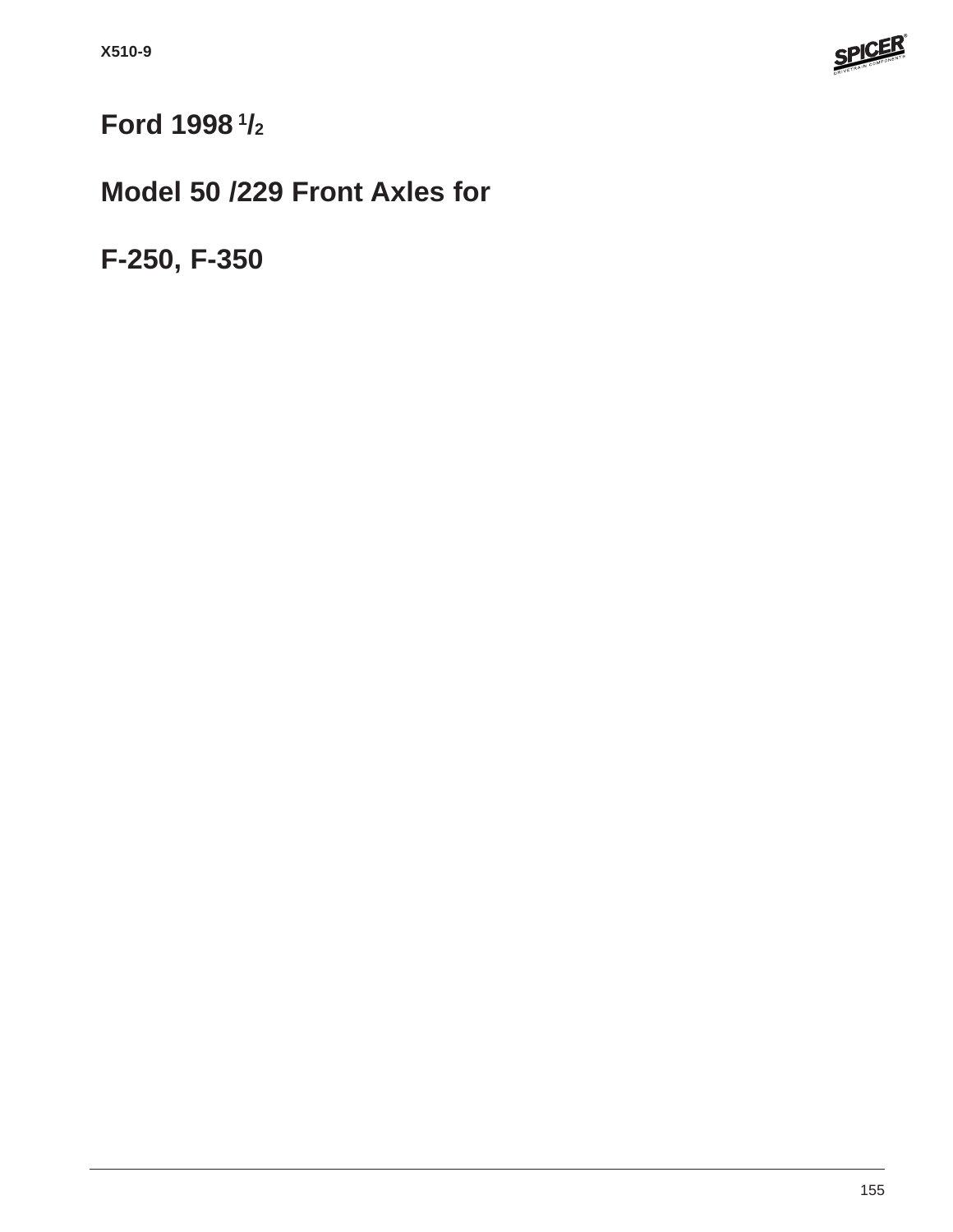

### **Exploded View Ford Model 50 /229 Front Axles**